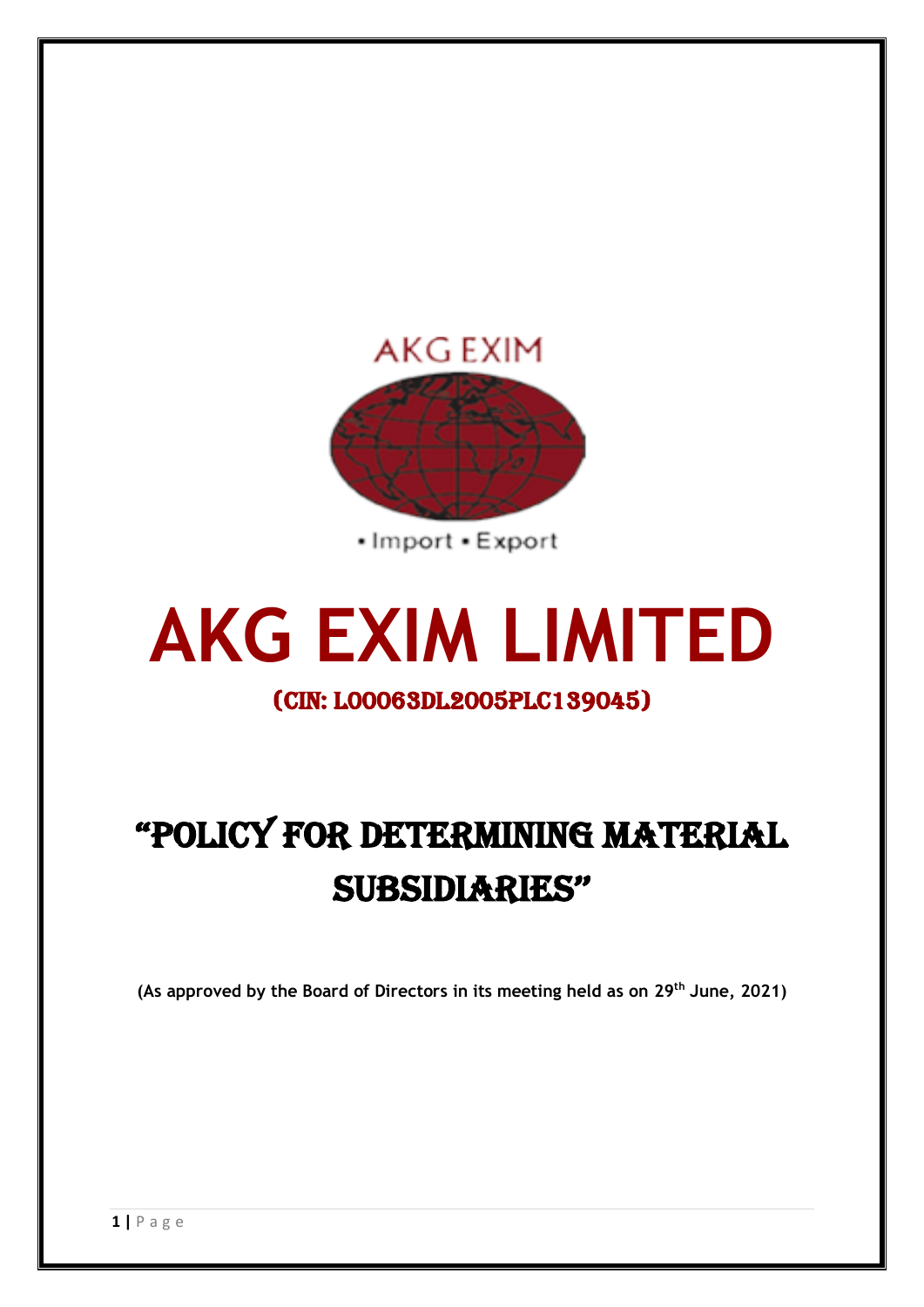#### **POLICY FOR DETERMINING MATERIAL SUBSIDIARIES**



#### **INTRODUCTION:**

The Board of Directors of **AKG EXIM LIMITED** has adopted the following policy and procedures with regard to determination of Material Subsidiaries in its meeting held as on 29.06.2021.

This Policy is in terms of the said Regulation 24 read with Regulation 16(c) of the SEBI (Listing Obligations and Disclosure Requirements) Regulations, 2015 as amended.

#### **OBJECTIVE:**

The objective of this Policy is to determine material subsidiaries of the Company and to provide a governance framework for such material subsidiaries.

The Policy is framed in accordance with the requirements of the SEBI (Listing Obligations & Disclosure Requirements) Regulations, 2015 (LODR) (including any amendments thereof) and any other laws and regulations as may be applicable to the company.

#### **DEFINITIONS:**

**"Act"** means the Companies Act 2013 as may be amended from time to time.

**"Board of Directors"** or **"Board"** means the Board of Directors of AKG EXIM LIMITED, as constituted from time to time.

**"Company"** means **AKG EXIM LIMITED**.

**"Holding Company"**in relation to one or more other companies, means a company of which such companies are subsidiary companies.

**"Independent Director"** means a director of the Company, not being a whole-time director and who is neither a promoter nor belongs to the promoter group of the Company and who satisfies other criteria for independence under the Companies Act, 2013 and the Listing Agreement with the Stock Exchanges.

**"Policy"** means policy on Material Subsidiary.

**"Subsidiary"** means a subsidiary as defined under the Companies Act, 2013 and Rules made there under.

Any other term not defined herein shall have the same meaning as defined in the Companies Act, 2013, the, LODR, Securities Contracts (Regulation) Act, 1956 or any other applicable law or regulation

#### **POLICY:**

A subsidiary shall be considered as **Material** if –

 $\triangleright$  the income or net worth exceeds ten percent (10%) of the consolidated income or net worth respectively, of the listed entity and its subsidiaries in the immediately preceding accounting year.

**Material Unlisted Indian Subsidiary** shall mean a Subsidiary which is incorporated in India and is not listed on the Indian Stock Exchanges.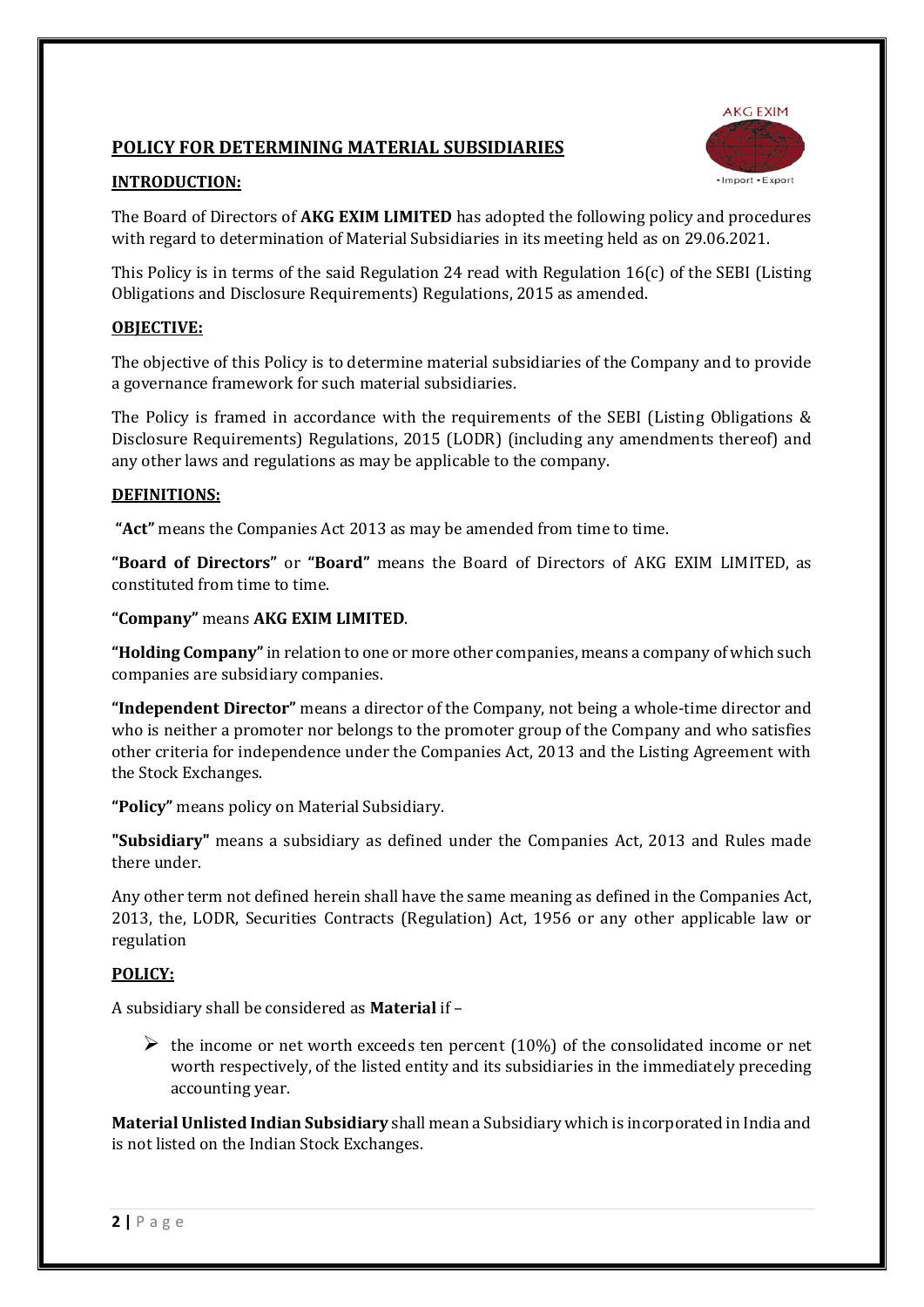A list of such Material subsidiaries and Material Unlisted Indian Subsidiaries shall be presented to the Audit Committee annually for its noting.

#### **REQUIREMENT REGARDING MATERIAL SUBSIDIARY:**



The Company, without passing a special resolution in its General Meeting, shall not: -

- $\triangleright$  dispose shares in the material subsidiary which would reduce its shareholding (either on its own or together with other subsidiaries) to less than 50% or
- $\triangleright$  dispose shares in the material subsidiary which would cease the exercise of control over the subsidiary or
- $\triangleright$  sell, dispose or lease the assets amounting to more than 20% of the assets of the material subsidiary on an aggregate basis during a financial year, unless in cases where the divestment/ sale/ disposal/ lease is made under a scheme of arrangement duly approved by a Court/Tribunal.

#### **ADDITIONAL REQUIREMENT FOR MATERIAL UNLISTED SUBSIDIARY:**

At least one Independent Director on the Board of the Company shall be a Director on the Board of the unlisted material subsidiary company.

For the purposes of this requirement, "material subsidiary" shall mean a subsidiary, whose income or net worth exceeds twenty percent (20%) of the consolidated income or net worth respectively, of the listed entity and its subsidiaries in the immediately preceding accounting year."

#### **REQUIREMENT REGARDING UNLISTED SUBSIDIARY COMPANY:**

- $\triangleright$  The Audit Committee of the Company shall also review the financial statements, in particular, the investments made by the unlisted subsidiary company.
- $\triangleright$  The minutes of the Board meetings of the unlisted subsidiary company shall be placed at the Board meeting of the Company.
- $\triangleright$  The Management of the unlisted subsidiary shall periodically bring to the attention of the Board of Directors of the Company, a statement of all significant transactions and arrangements entered into by the unlisted subsidiary company.

#### **EXPLANATION:**

The term **"significant transaction or arrangement"** shall mean any individual transaction or arrangement that exceeds or is likely to exceed 10% of the total revenues or total expenses or total assets or total liabilities, as the case may be, of the unlisted subsidiary for the immediately preceding accounting year.

#### **DISCLOSURES:**

This Policy shall be disclosed on the Company`s website and a web link thereto shall be disclosed in the section on Corporate Governance Report of the Annual Report of the Company.